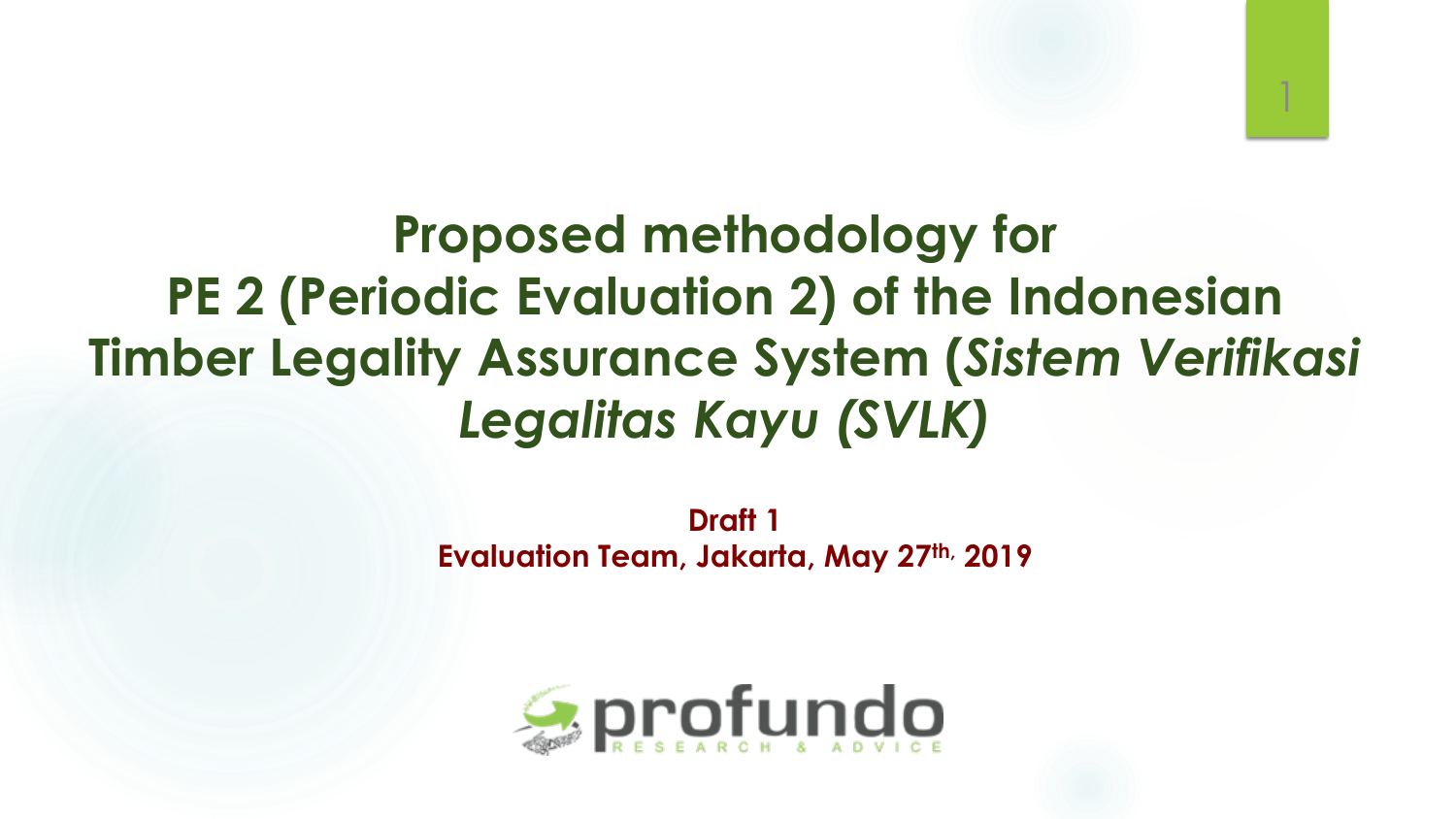### Background and context of PE 2 2 2

- **The EU-FLEGT/VPA Action Plan** was adopted in 2003 as response of EU to the global problem of illegal logging and related timber trade.
- Govt. of Indonesia and the European Union (EU) **signed a Voluntary Partnership Agreement (VPA)** on 30-9-2013. In this VPA, the Indonesian **Timber Legality Assurance System** (TLAS or SVLK) is a central component.
- In Nov. 2016, **FLEGT application from Indonesia was started**.
- EU and the Govt. of Indonesia agreed to evaluate and monitor the overall progress of the implementation of TLAS through **Periodic Evaluations** (PE). The implementation of **PE** is described in the **Annex VI of the VPA document.** 
	- **"***Article 15*
- *Monitoring and Evaluation*
- *The Parties agree to use the reports and findings of the following two mechanisms to evaluate the implementation and effectiveness of this Agreement.*
- *(a) Indonesia, in consultation with the Union, shall engage the services of a Periodic Evaluator to implement the tasks as set out in Annex VI…"*

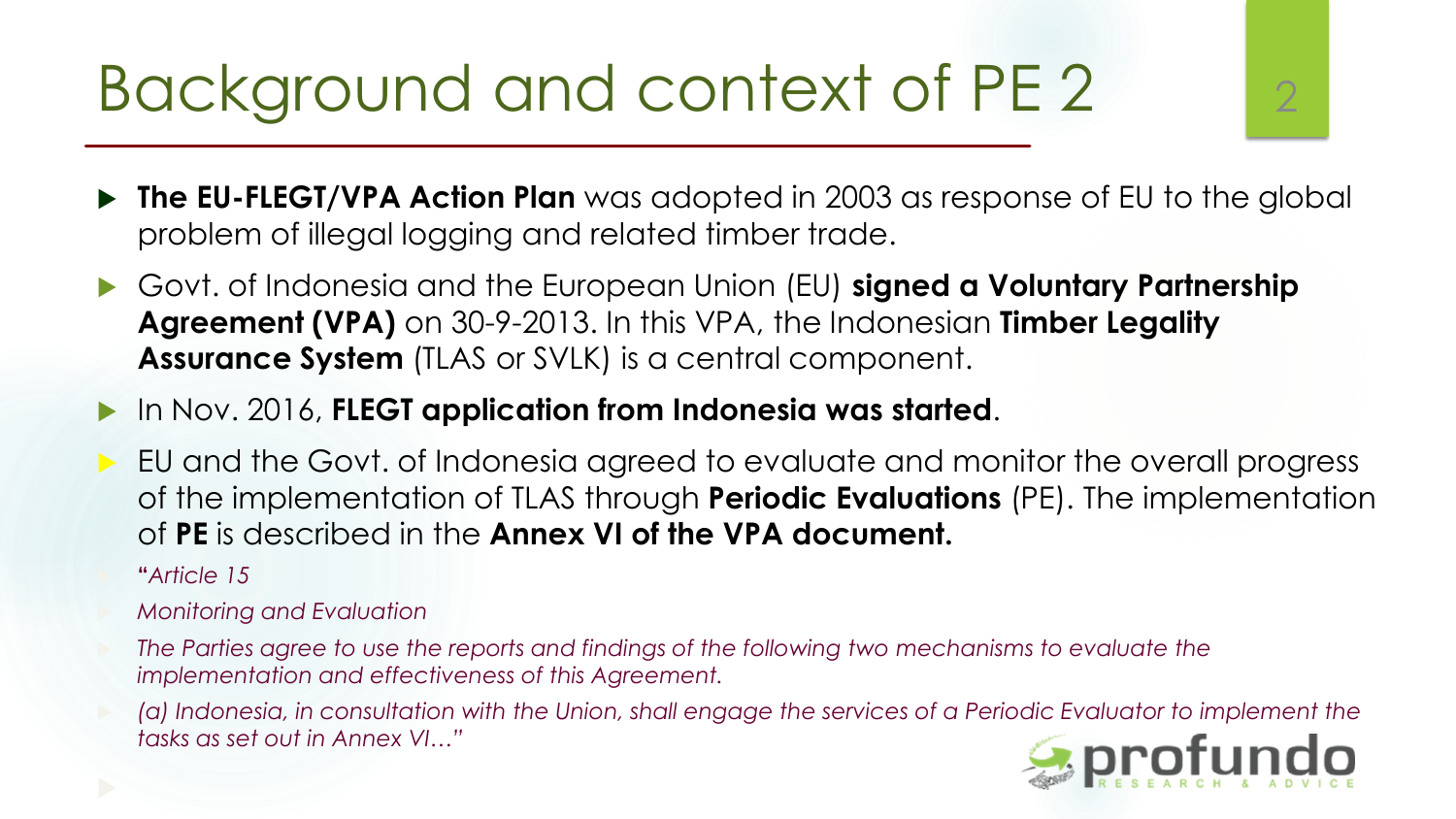### Background and context of PE 2 3

- ▶ The PE 1 has been implemented by an independent team working under a joint supervisory team of the MoEF-MFP3 in 2017, and the report was approved **in March 2018**.
- ▶ For PE 2, the evaluation team is proposing this methodology to be implemented by referring back to **Annex VI of the VPA, "***Term of Reference for Periodic Evaluation"*

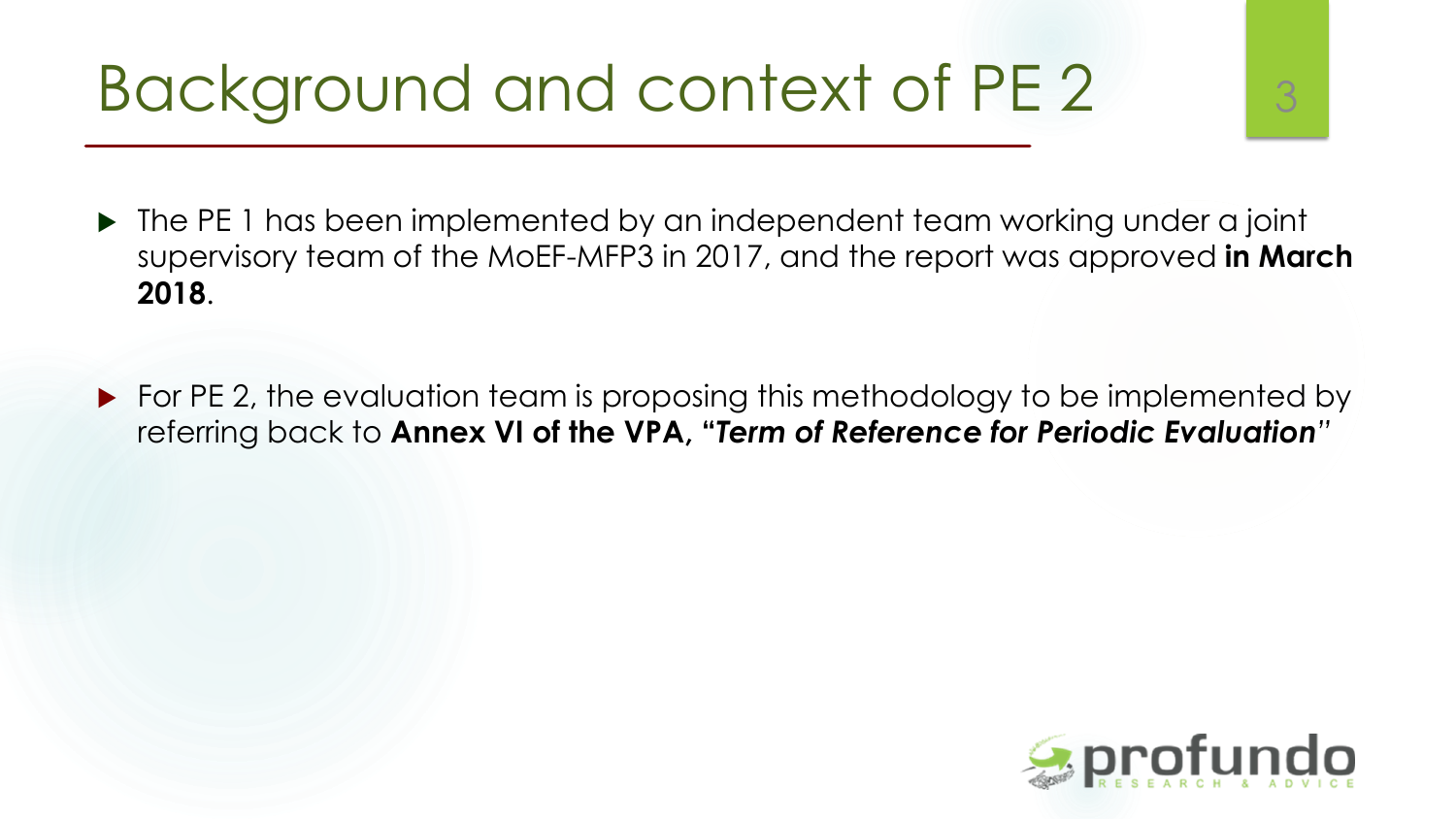### Objective and Scope 44

**The objective of the PE 2** is to assure that the TLAS is functioning as described in the VPA, thereby enhancing the credibility of the FLEGT licenses.

**The scope,** PE shall cover**:**

► **Functioning of control measures** from production in the forest to export:

Compliance verification (SVLK certification); Issuance of V-Legal Documents (FLEGT licensing; Control of timber supply chain (by government); Independent Monitoring (IM); and Law enforcement / information sharing between CABs, IM organizations and government

#### ► **Data Management System:**

Timber traceability systems supporting the TLAS; Issuance of FLEGT licenses; Production, licensing & trade statistics relevant to the VPA

- ► **Public disclosure of information**
- ► **Issues identified during PE 1**
- ► **Issues identified by stakeholders**

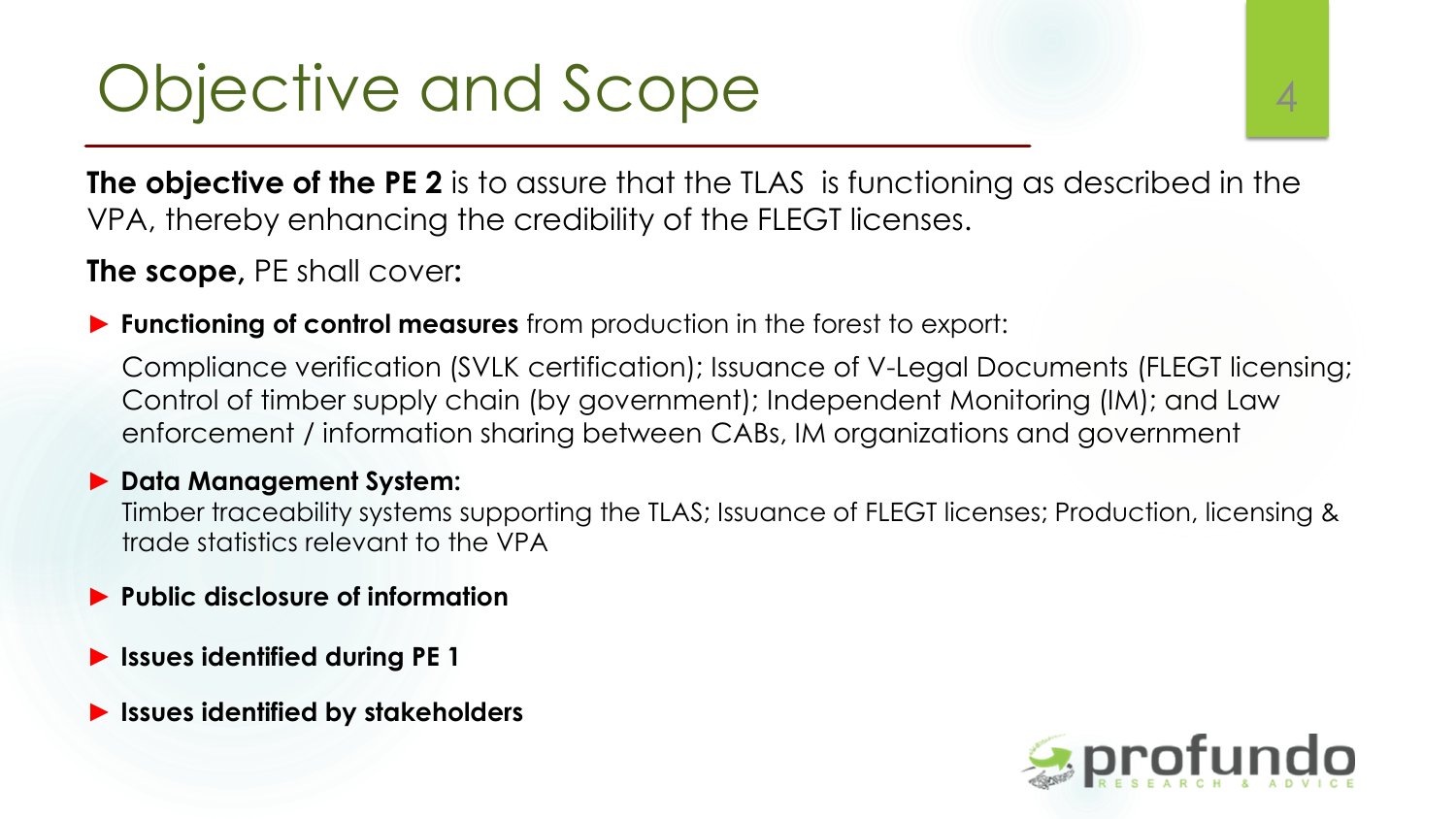# Main activities and the state of  $5$

The proposed activities for PE 2, are based on the five main activities outlined in Annex VI of the VPA. These are:

- 1. Audits of compliance by all bodies undertaking control functions of the TLAS (**Evaluation matrix verification procedure; licensing**)
- 2. Evaluation of the effectiveness of supply chain controls from the point of production in the forest to the point of export from Indonesia. (**Evaluation matrix of the effectiveness of supply chain controls)**
- 3. Assessment of the adequacy of data management & timber traceability systems of the TLAS & the issuance of FLEGT licenses (**The evaluation matrix of the effectiveness of supply chain controls)**
- 4. Identification and recording of cases of non-compliance and system failures, and prescribing necessary corrective actions.
- 5. Assessment of the effective implementation of corrective actions previously identified and recommended

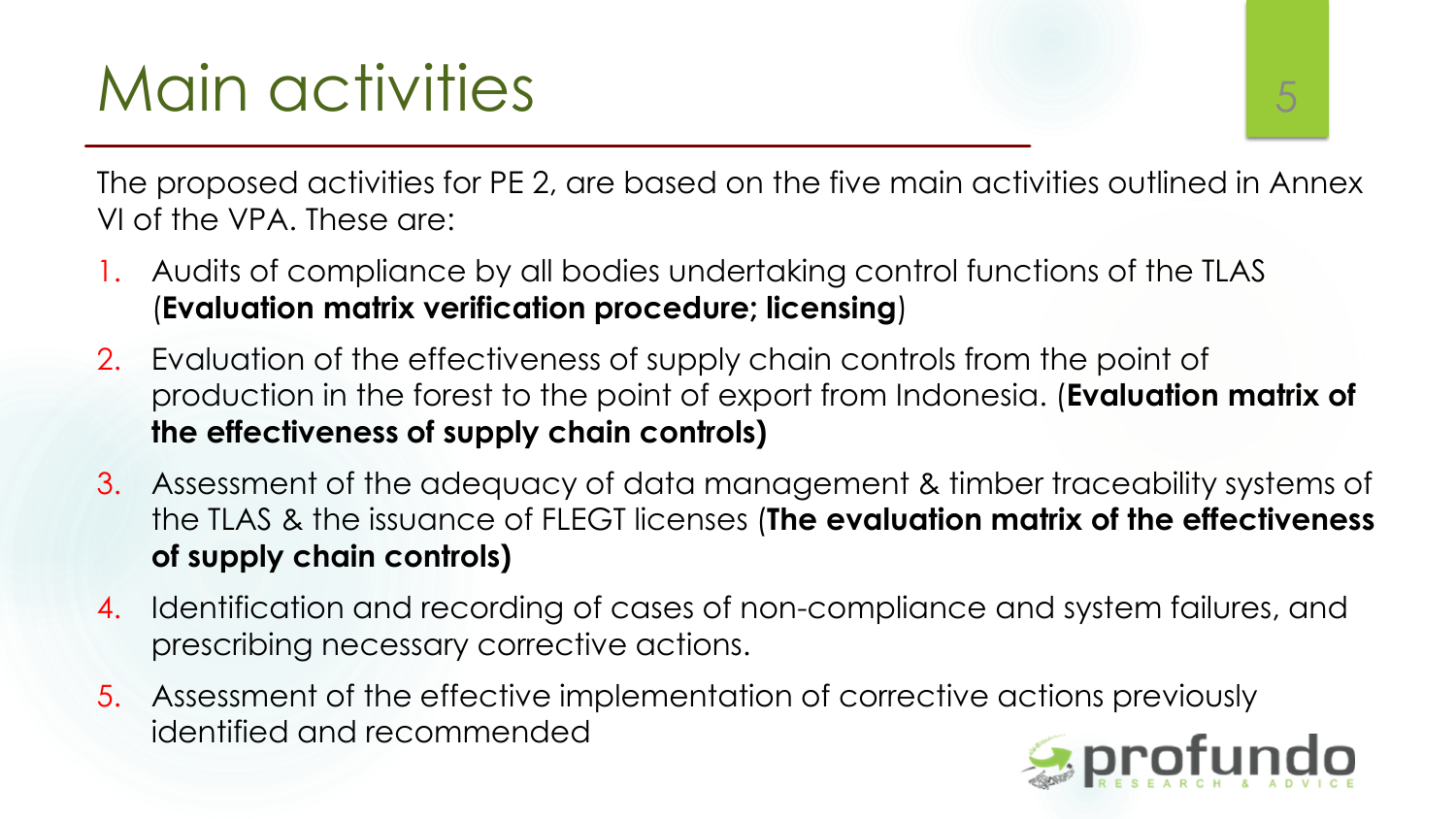In line with the TOR, auditing practices are applied for the compliance analysis.

The used methodology must meet the requirements of ISO/IEC 19011 or equivalent, and has to be approved in advance by the Indonesian Ministry of Environment and Forestry (MoEF), the European Union Delegation (EUD) and other relevant stakeholders.

#### **Compliance analysis:**

- Evaluation matrix: criteria, indicators, data sources, sampling frame, threshold
- **Literature study, procedures, records**
- $\blacktriangleright$  Field work

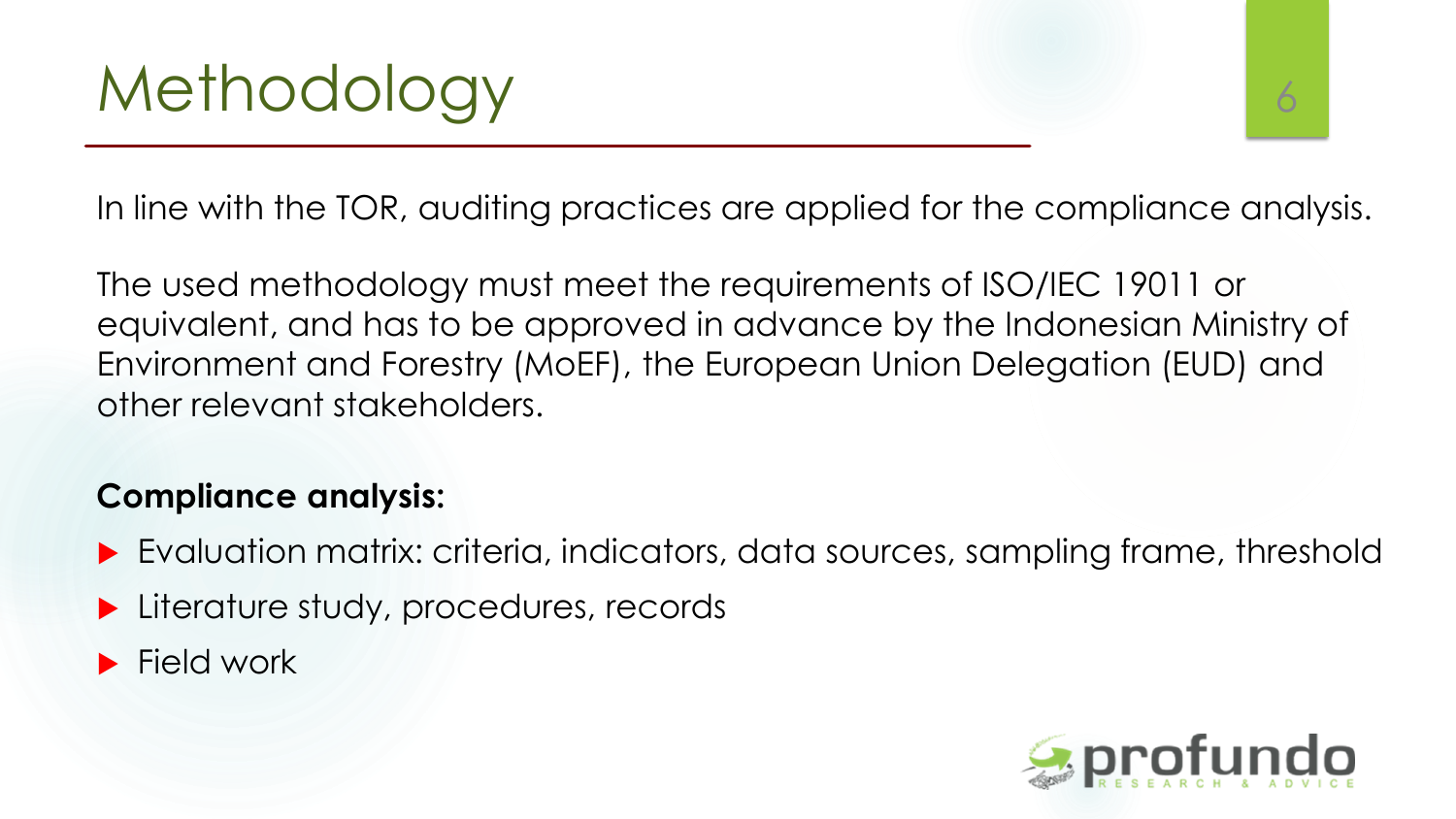#### Components of the Evaluation Matrix <sup>7</sup>

Each Evaluation Matrix have the following components

- **Criteria**. Describe the requirements for each of the TLAS elements based on those laid out in the Annex VIII of the VPA.
- **Indicators.** Variables (quantitative/qualitative information and timeliness) that can indicate the compliance and consequently determinate the effectiveness of the TLAS.
- **Sources of data**. The source of data can be an organization, institution manuals of procedures and instructions, information system.
- **Thresholds**. Quantitative or qualitative parameters must be met for compliance with a criterion as referred to in a regulation, convention, standard, other relevant norms.
- **Sampling frames**. Representative stakeholders that implement TLAS throughout the timber supply chain

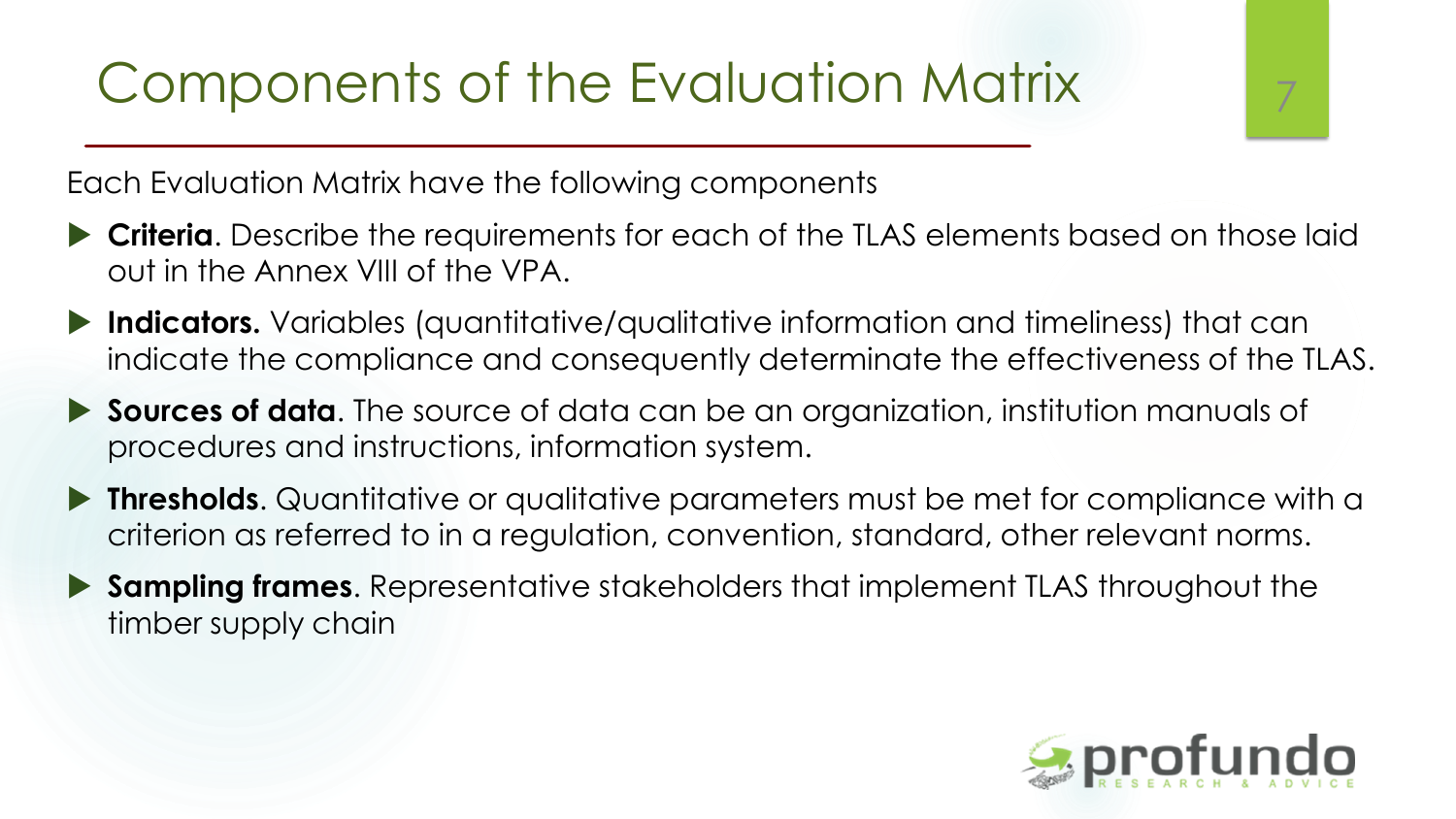### Evaluation criteria and indicators

#### ▶ Based on

- ▶ Annex VIII
- ▶ SVLK regulations and other binding documents, system components not adequately addressed in Annex VIII (amendment)
- ▶ Coverage: same as evaluation scope
	- ▶ Procedures (ref. TOR)
	- **Records of implementation (suggested focus)**

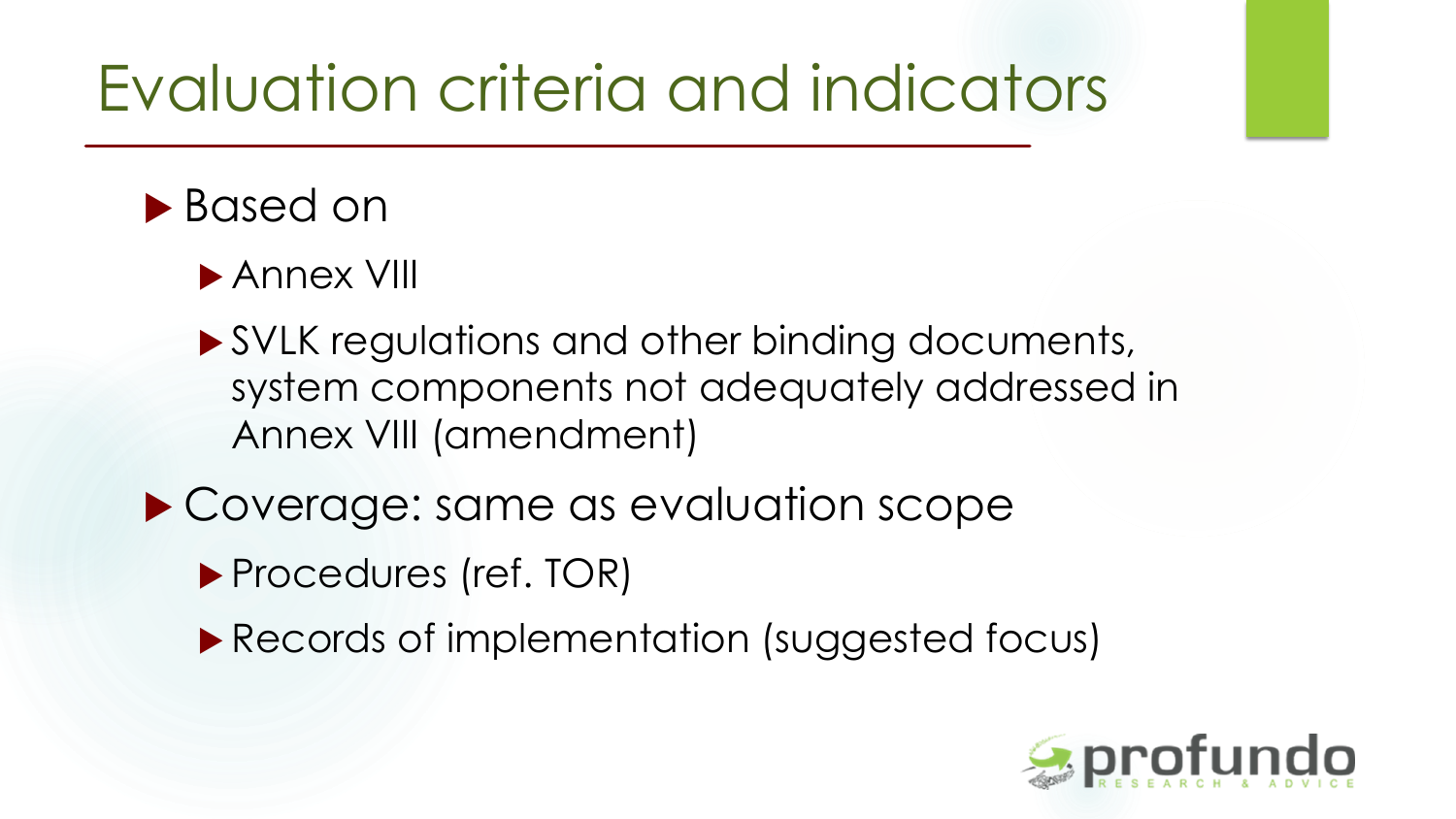# Sampling method

The **sampling method** aims at covering all types of relevant activities on the ground. These will be achieved by considering the followings:

- ► **Geographical locations**: Jakarta and Java and at least three provinces outside of Java such as Kalimantan, Sumatra, and Papua;
- ► **Results of the verification** including the case of non-compliances (infringement, illegal logging) and certification status (certified or non certified).
- ► **Types of concessions**: concessions on state forestland (natural forests and plantations), community forests, privately-owned forests, and timber utilization rights forest land clearing/conversion (IPK)
- ► **Types of industries**: family-based, small-scale, and large-scale industries are producing sawn wood, veneer and plywood, mouldings, pulp and paper, and furniture.

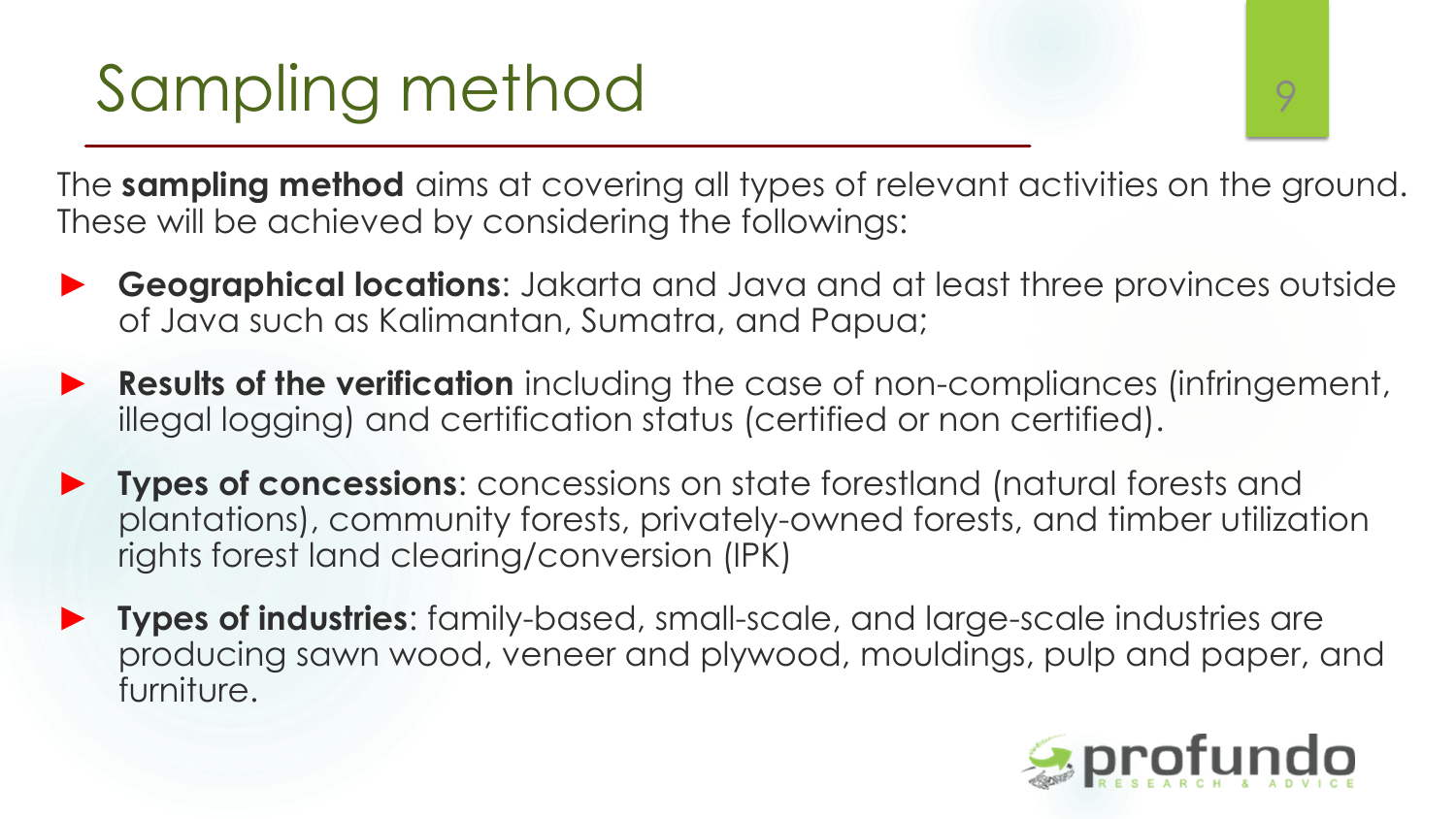### Sampling frame – three layers

- ► National (ref. TOR)
	- ► CABs / KAN
	- ► Licensing Authorities
	- ► IM organizations
	- ► Law enforcement authorities
	- ► Public disclosure of information
	- ► Information management systems of government

#### ►Provinces

- ►Timber flows within province
- ▶ Timber flows into province
- ▶ Timber flows out of province
	- ►Other provinces
	- ►Exports
- ►Supply chains
	- ▶ Tracing back to source from issuance of V-Legal Documents

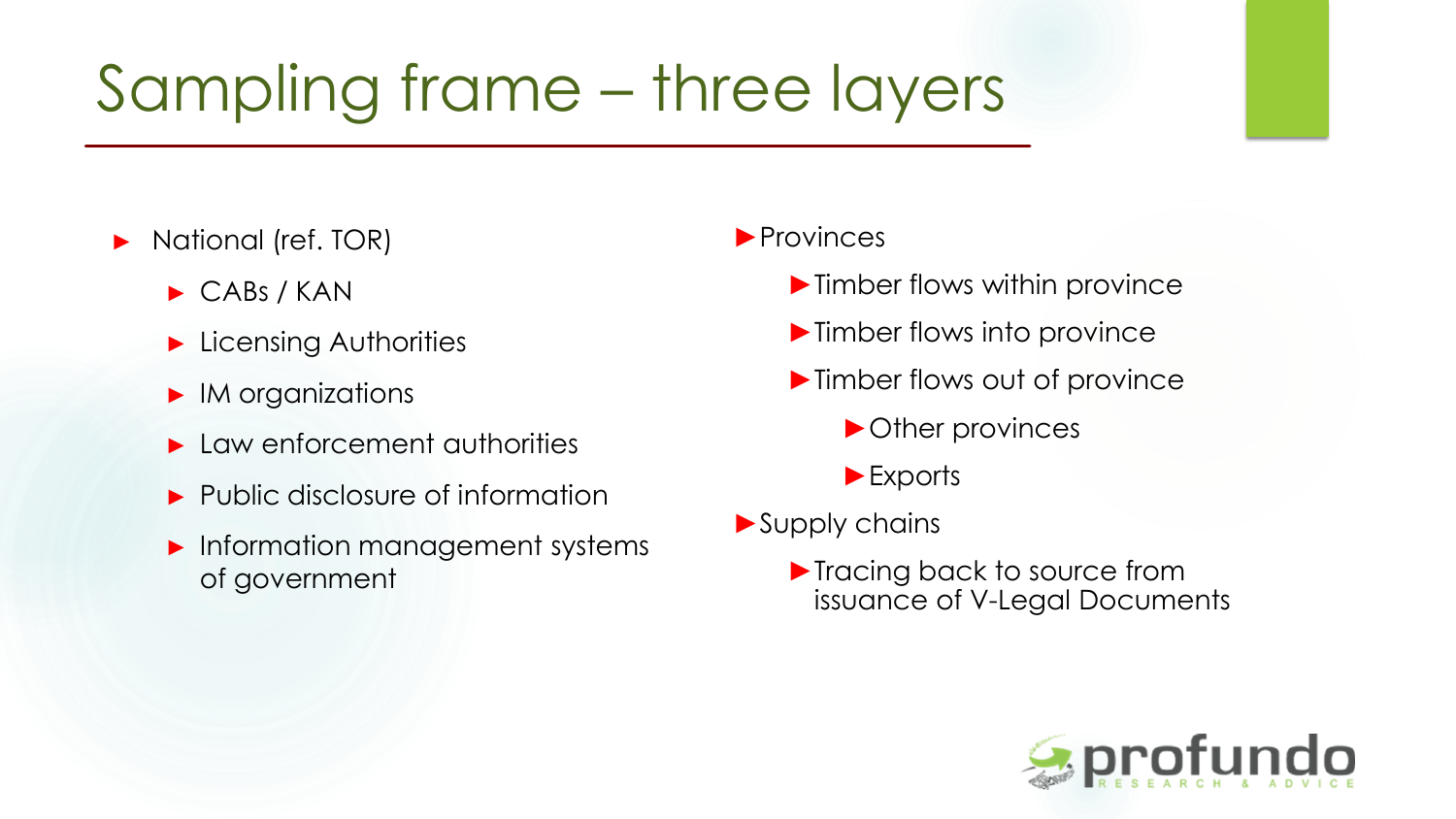### Layer "National"

#### ► Documents issues

- ► Accreditation of CABs, SVLK certification, non-compliances issued, suspension/withdrawal of certification…
- ► IM activities
- ► Law enforcement
- ► Procedures of CABs, Licensing Authorities…
- ▶Records of implementation
	- ►V-Legal; Importation: import licenses, due diligence processes, etc.
- ►Information management systems
	- ► Supply chain controls (SIPUHH, RPBBI)

►SILK

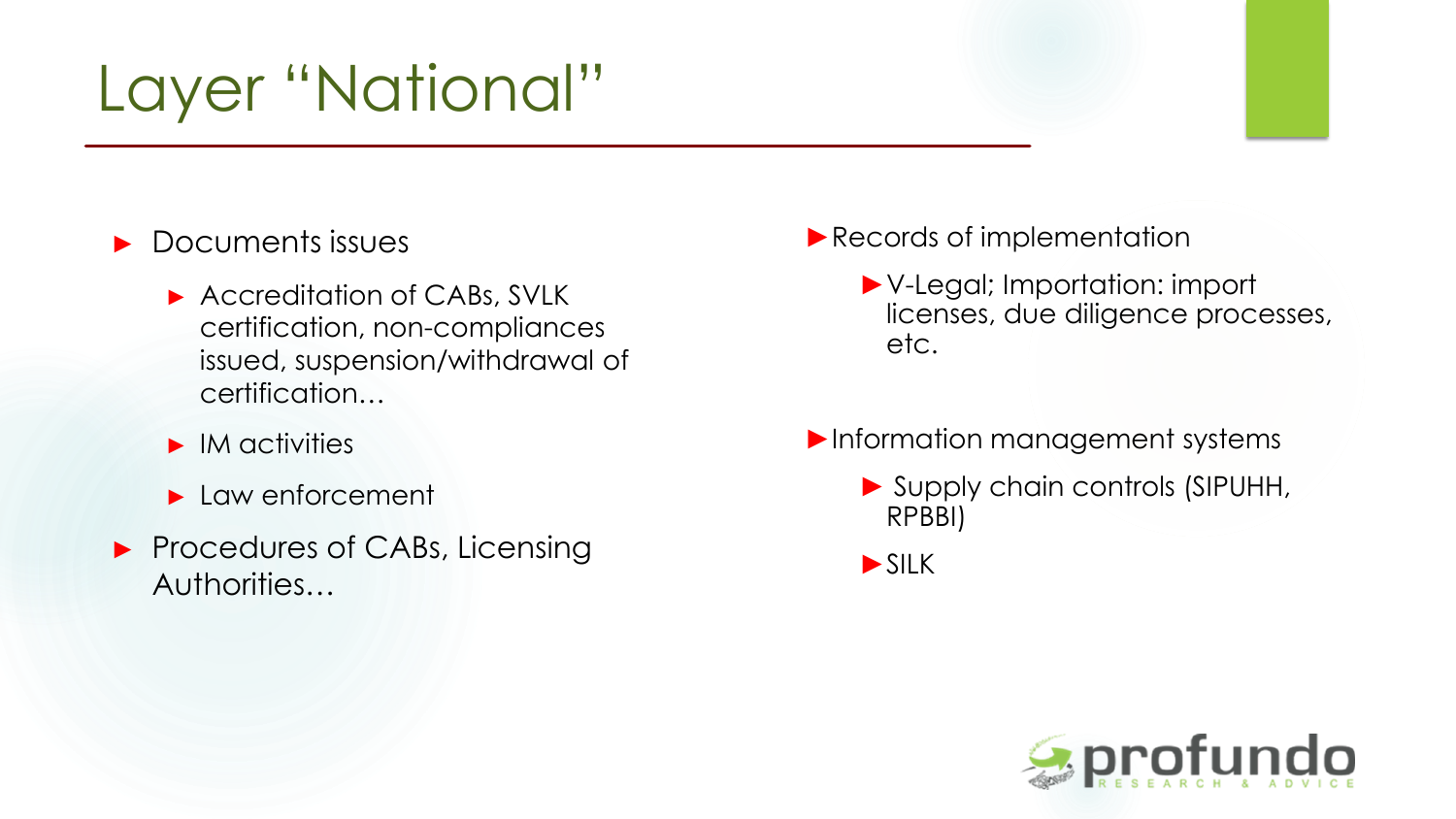### Layer "Province"

- Production of timber
	- Natural forests

**Plantations** 

- **Trade in logs between provinces**
- **Primary processing of timber** 
	- ▶ Logs arrived at mills
	- **Inputs / outputs (processing)**
	- $\blacktriangleright$  Product deliveries
- ►Secondary processing
	- Raw material arrived at mills
	- Inputs /outputs (processing)
	- **Product deliveries**
- ►Trade in processed products
	- ►Products
		- ►Transported/ sold to other provinces
		- ►Exported with V-Legal Documents
	- ▶ Products used within province

#### **RECONCILIATION OF SUPPLY CHAIN DATA BY PE 2**

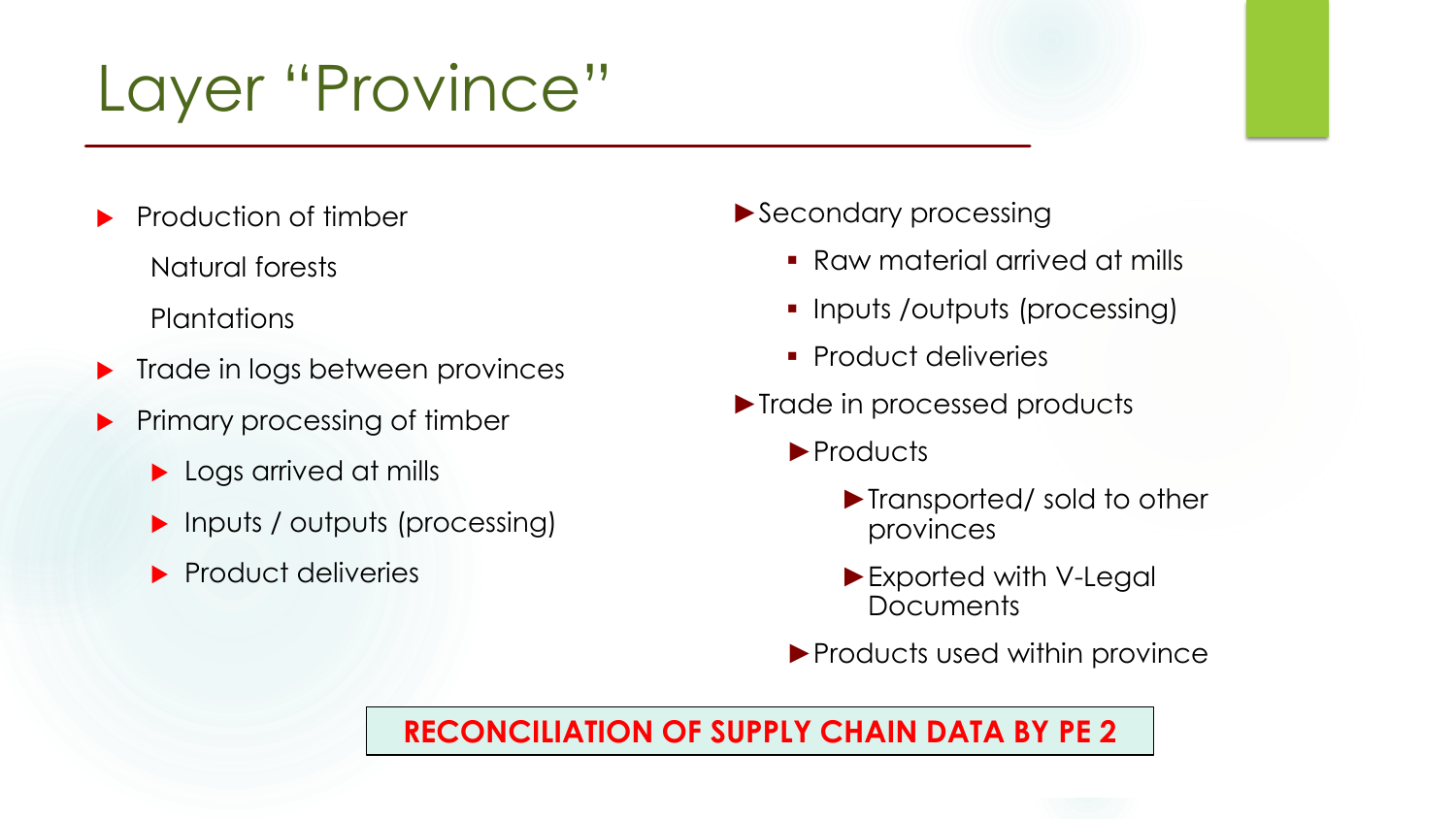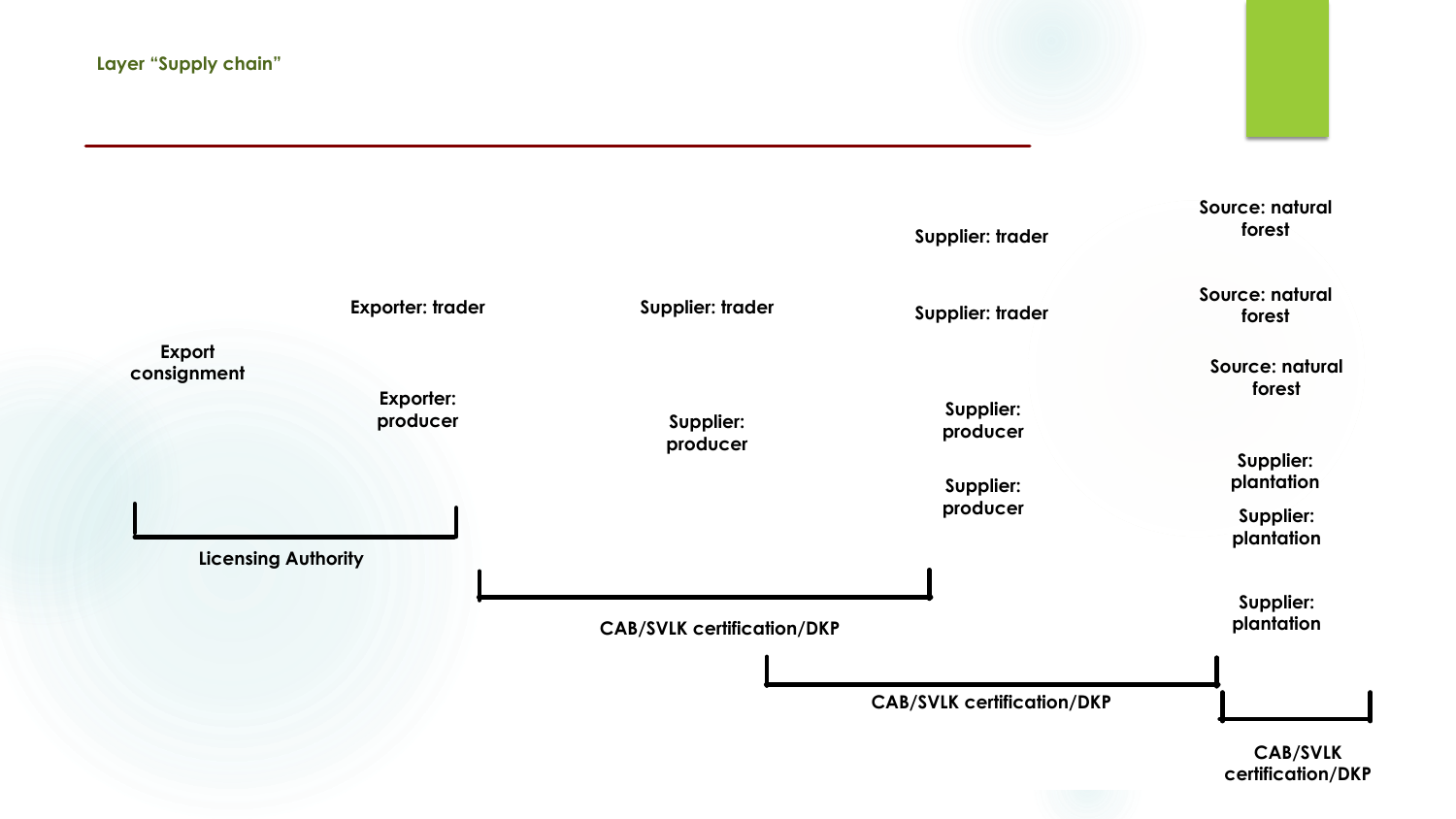- **Procedures of CABs, Licensing Authorities…**
- **Records of implementation**
	- **V-Legal Documents issues;**
	- **Accreditation of CABs, S**
	- **VLK certification,**
	- **non-compliances issued, suspension/withdrawal of certification;**
	- **IM activities; Law enforcement**
	- **Import licenses, and due diligence processes, etc.**
- **Information management systems**
	- **Supply chain controls (SIPUHH, RPBBI)**
	- **SILK, etc.**

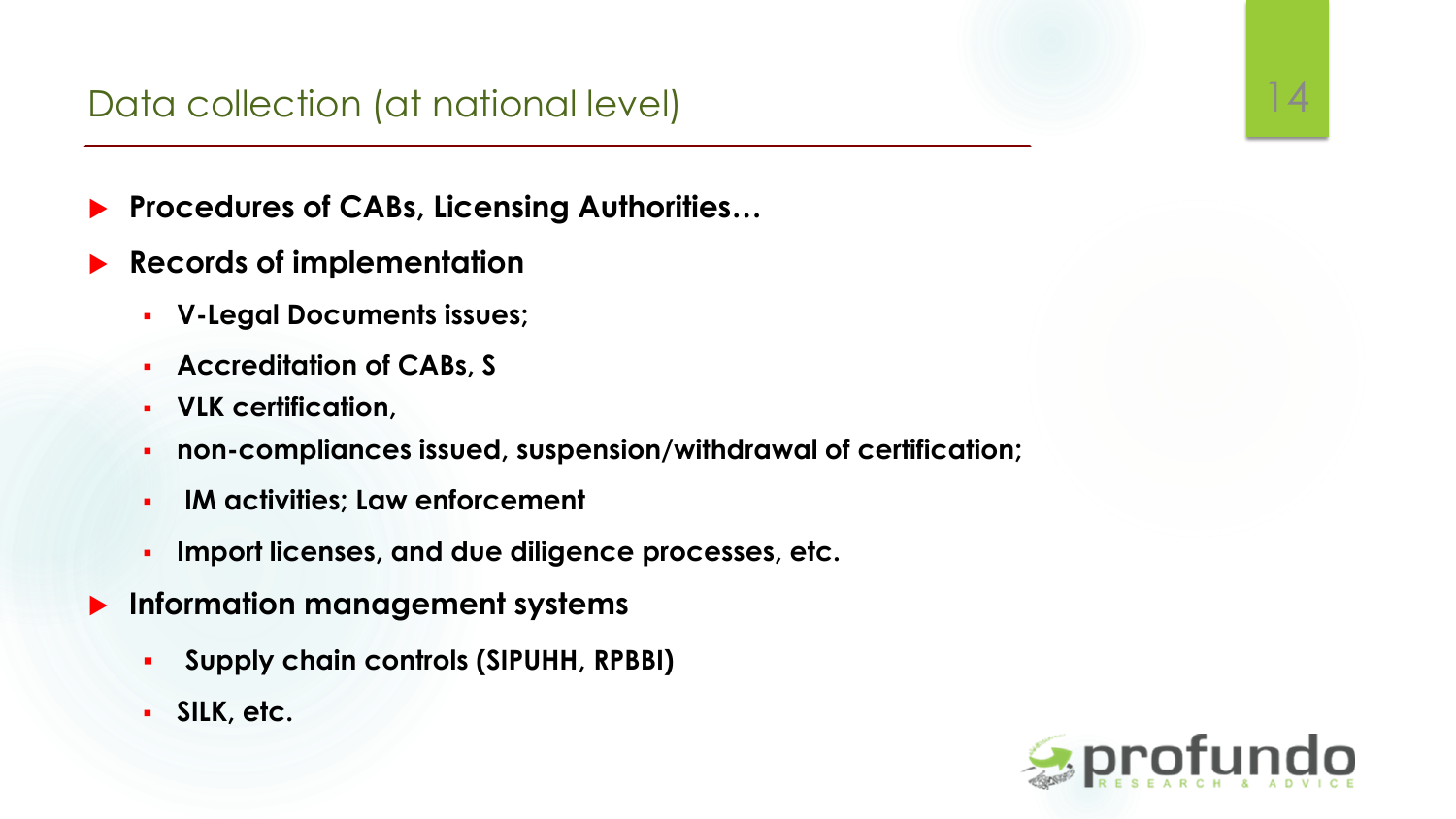#### **The proposed evaluation matrix for the effectiveness of supply chain controls** 15

| <b>Criteria</b>                                                                                                                                                                                             | <b>Indicators</b>                                                                                                                                                                                 | <b>Sources of</b><br>information                                                                     | <b>Threshold</b>                                                                                                            | <b>Sampling</b><br>frame | <b>Findings</b>   |
|-------------------------------------------------------------------------------------------------------------------------------------------------------------------------------------------------------------|---------------------------------------------------------------------------------------------------------------------------------------------------------------------------------------------------|------------------------------------------------------------------------------------------------------|-----------------------------------------------------------------------------------------------------------------------------|--------------------------|-------------------|
| Element 1: Systems to control the supply chain must provide credible assurance that timber products can be traced throughout the supply<br>chain from harvesting or point of import to the point of export. |                                                                                                                                                                                                   |                                                                                                      |                                                                                                                             |                          |                   |
| 1.1. Rights of use                                                                                                                                                                                          |                                                                                                                                                                                                   |                                                                                                      |                                                                                                                             |                          |                   |
| 1.1.1 The TLAS control<br>system ensures that only<br>timber originating from a<br>forest area with valid use<br>rights enters the supply<br>chain.<br>1.1.2                                                | List of types of timber sources.<br>Legality requirements for each<br>timber source.                                                                                                              | <b>TLAS document.</b><br><b>MoEF</b> (Forest<br>Planning).<br><b>Land Title for</b><br>private land. | <b>Types and legal</b><br>requirements of all<br>sources of timber<br>are covered within<br>the supply chain of<br>the TLAS |                          | <b>PE 1; PE 2</b> |
| 1.2. Methods for controlling the supply chain: Effective mechanisms for tracing timber throughout the supply chain from harvesting to the<br>point of export.                                               |                                                                                                                                                                                                   |                                                                                                      |                                                                                                                             |                          |                   |
| 1.2.1.All legal sources of<br>timber identified are<br>described in the control<br>system<br>1.2.2                                                                                                          | Identification and description of<br>all source of timber in the TLAS<br>documents<br>Exclusion of impounded timber<br>Guidance for recycled material<br>Guidance for recycled imported<br>timber | <b>TLAS Documents</b>                                                                                | All sources of timber<br>must be identified<br>and described in the<br>control system                                       |                          | <b>PE 1; PE 2</b> |